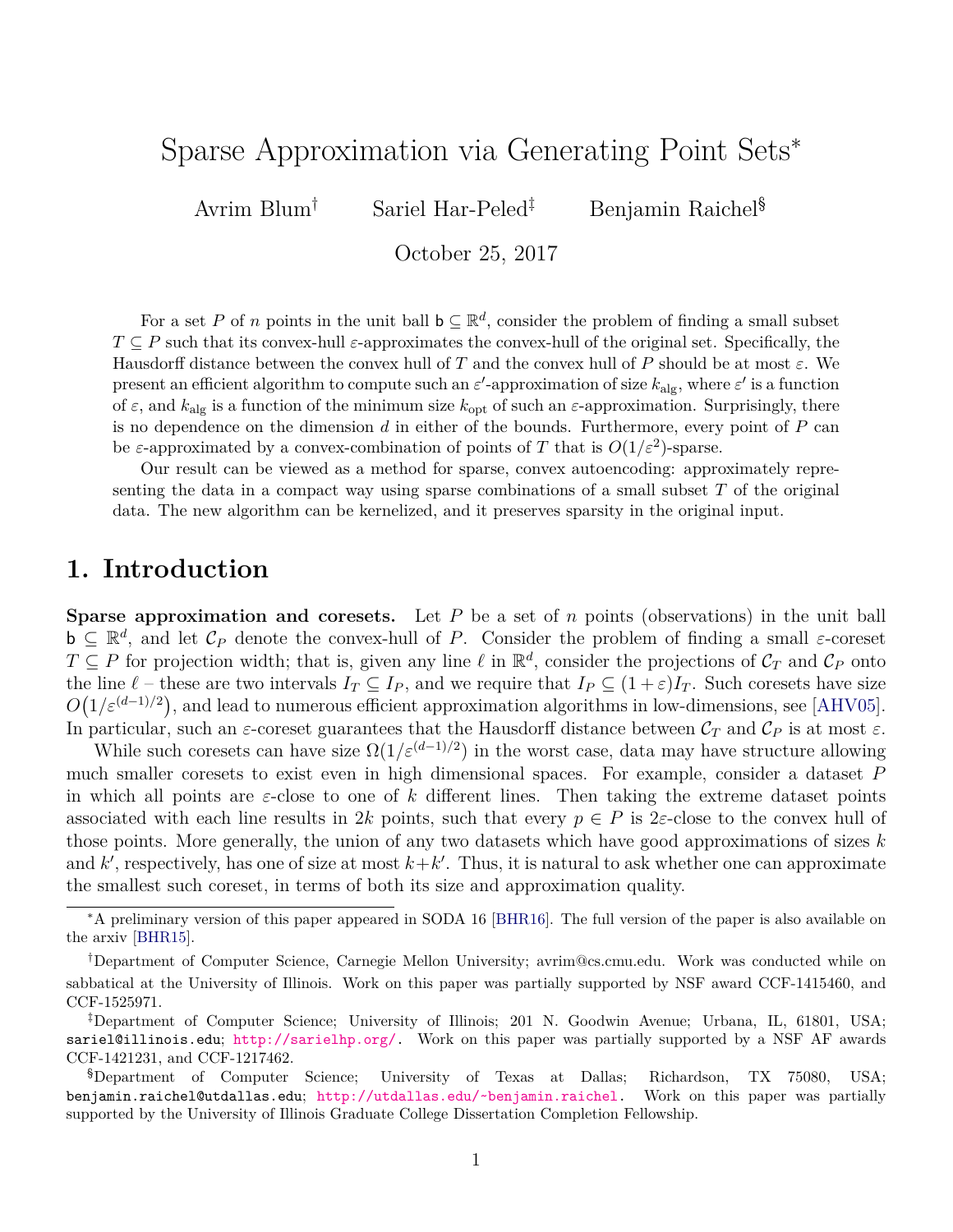<span id="page-1-0"></span>

| Technique           | $\varepsilon' \equiv d_H(\mathcal{C}_P, \mathcal{C}_T)$ | $k_{\rm alg} \equiv  T $                          | Result                                            |
|---------------------|---------------------------------------------------------|---------------------------------------------------|---------------------------------------------------|
| $\varepsilon$ -nets | $\epsilon$                                              | $O(dk_{\rm opt} \log k_{\rm opt})$                | Lemma $3.2$                                       |
| Greedy set cover    | $\leq (1+\delta)\varepsilon$                            | $O((k_{\text{opt}}/(\varepsilon\delta)^2)\log n)$ | Lemma 3.3                                         |
| Greedy clustering   | $\leq 8\varepsilon^{1/3} + \varepsilon$                 | $O(k_{\rm opt}/\varepsilon^{2/3})$                | Theorem 4.6<br>No dependency on $d$<br>$\alpha n$ |

Figure 1.1: Summary of our results: Given a set P contained in the unit ball of  $\mathbb{R}^d$ , such that there is a subset  $P_{opt} \subseteq P$  of size  $k_{opt}$ , and  $d_H(\mathcal{C}_P, \mathcal{C}_{P_{opt}}) \leq \varepsilon$ , the above results compute an approximate set  $T \subseteq P$ . Note, that any point in P has an  $O(1/\varepsilon^2)$ -sparse  $(\varepsilon + \varepsilon')$ -approximation using T, because of the underlying sparsity – see [Lemma 2.6.](#page-4-0)

**The problem in matrix form.** Given a collection P of n points (observations) in the unit ball  $\mathbf{b} \subseteq \mathbb{R}^d$ , viewed as column vectors, find a  $d \times k$  matrix M such that each  $p \in P$  can be approximately reconstructed as a *sparse, convex combination* of the columns of M. That is, for each  $p \in P$  there exists a sparse non-negative vector x whose entries sum to one such that  $p \approx Mx$ . This problem is trivial if we allow  $k = n$ : simply make each data point  $p \in P$  into a column of M, allowing the *i*th data point to be perfectly reconstructed using  $x = e_i$ , where  $e_i$  is the *i*th vector in the standard basis. The goal is to do so using  $k \ll n$ , so that M and the x's can be viewed as an (approximate) compressed representation of the  $p$ 's.

**Input assumption.** We are given a set P of n points in  $\mathbb{R}^d$  all with norm at most one. Suppose that there *exists* a  $d \times k_{\text{opt}}$  matrix M, such that

- $(A)$  each column of M is a convex combination of the observations p, and
- (B) each  $p \in P$  can be  $\varepsilon$ -approximately reconstructed as a convex combination of the columns of M: that is, for each  $p \in P$  there exists a non-negative vector x whose entries sum to one such that  $||p - Mx|| < \varepsilon.$

Stated geometrically, the assumption is that the input  $P$  is contained in the unit ball b (centered at the origin), and there exists a set  $P_{opt} \subseteq C_P$ , of size  $k_{opt}$ , such that for any point  $p \in P$ , we have that p is  $\varepsilon$ -close to  $\mathcal{C}_{P_{\text{opt}}}$ , where  $\mathcal{C}_{P_{\text{opt}}}$  denotes the convex-hull of  $P_{\text{opt}}$ . Formally, being  $\varepsilon$ -close means that the distance of p to the set  $\mathcal{C}_{P_{\text{opt}}}$  is at most  $\varepsilon$ .

**Our results.** We present efficient algorithms for computing a  $d \times k_{\text{alg}}$  matrix M', consisting of  $k_{\text{alg}}$ points of P, such that each  $p \in P$  can be  $\varepsilon'$ -approximately reconstructed as a sparse convex combination of the columns of M', where  $k_{\text{alg}}$  and  $\varepsilon'$  are not too large, see [Figure 1.1](#page-1-0) for details. Here, *sparse* means that only relatively few of the columns of  $M'$  would be used to represent (approximately) each point of data.

Stated in geometric terms, the algorithm computes a set T of  $k_{\text{alg}}$  points (these will be points from P) such that every point in P is  $\varepsilon'$ -close to the convex hull of T and moreover can be approximately reconstructed using a sparse convex combination of T.

The reader may notice that sparsity is not mentioned in the assumption about  $P_{\text{out}} (\equiv M)$  and yet appears in the conclusion about  $T \equiv M'$ ). This is because convex combinations have the property that sparsity can be achieved almost for free, at the expense of a small amount of reconstruction error (see [Lemma 2.6\)](#page-4-0). This is to some extent the same reason that a large margin separator can be represented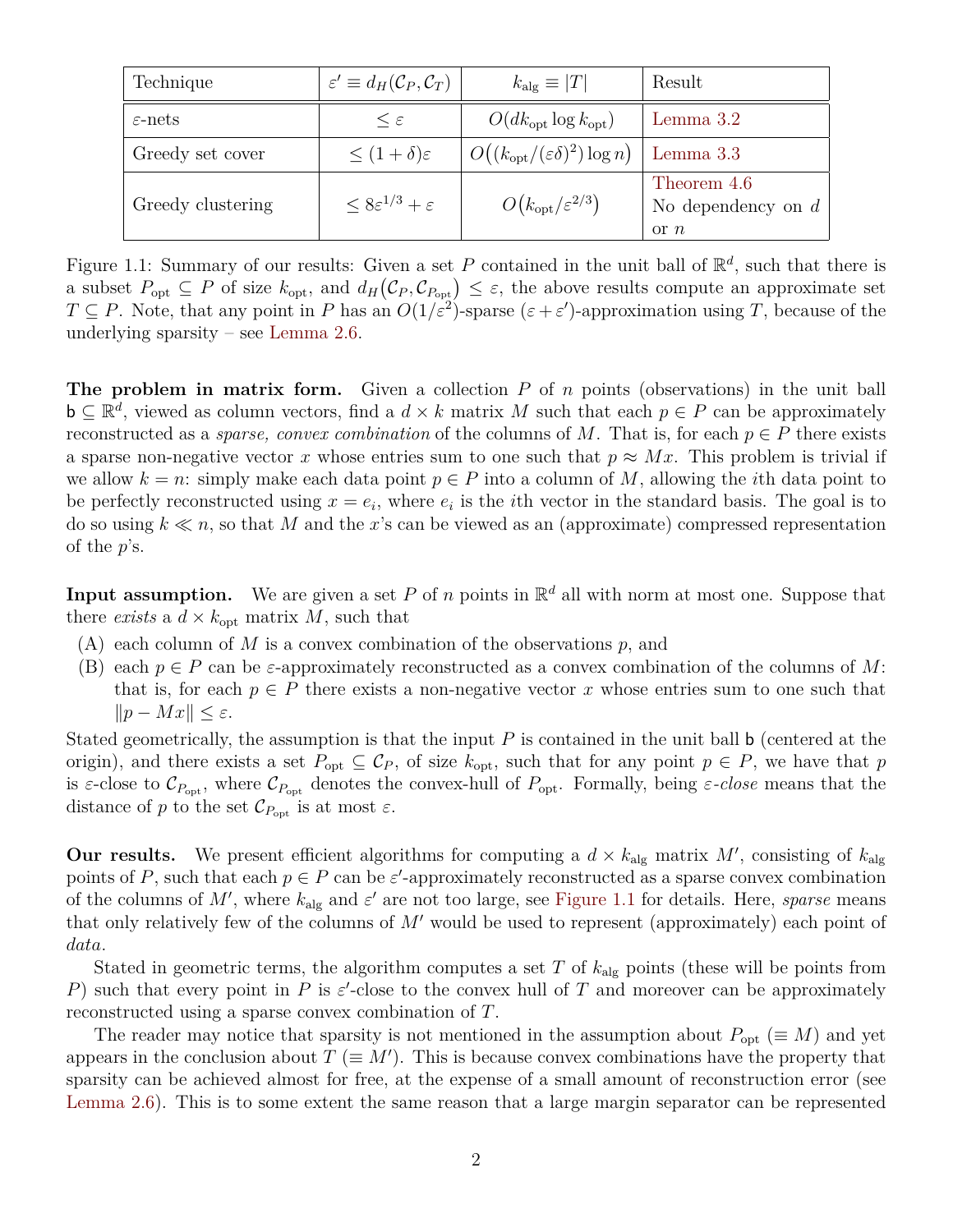using a small number of support vectors.

**Related work.** In comparison with the recent provable algorithms for autoencoding of Arora *et al.*  $[\text{AGM14}]$ , our result does not require any distributional assumptions on the x's or p's, e.g., that the  $p \in P$  were produced by choosing x from a particular distribution and then computing Mx and adding random noise. It also does not require that the columns of M be incoherent (nearly orthogonal). However, we do require that the columns of M be convex combinations of the points  $p \in P$  and that they can approximately reconstruct the  $p \in P$  via convex combinations, so our results are incomparable to those of Arora *et al.* [\[AGM14\]](#page-12-2). Work on related encoding or dictionary learning problems in the full rank case has been done by Spielman *et al.* [\[SWW12\]](#page-13-2), and efficient algorithms for finding minimal and sparse Boolean representations under anchor-set assumptions were given by Balcan *et al.* [\[BBV15\]](#page-13-3).

#### **1.1. The results in detail**

Our results are summarized in [Figure 1.1.](#page-1-0)

- (A) **Sparse nearest-neighbor in high dimensions.** For a set of points P in the unit ball  $b \subseteq \mathbb{R}^d$ and any point of  $p \in \mathcal{C}_P$ , one can find a point  $p' \in \mathcal{C}_P$  that is the convex combination of  $O(1/\varepsilon^2)$ points of P, such that  $||p - p'|| \le \varepsilon$ . This is of course well known by now [\[Cla10\]](#page-13-4), and we describe (for the sake of completeness) the surprisingly simple iterative algorithm (which is similar to the Perceptron algorithm) to compute such a representation in [Section 2.2.](#page-4-1) This sparse representation is sometimes referred to as an approximate Carathéodory theorem [\[Bar15\]](#page-13-5), and it also follows from the analysis of the Perceptron algorithm [\[Nov62\]](#page-13-6) – see [Remark 2.7.](#page-5-1)
- (B) **Geometric hitting set.** Our problem can be interpreted as (a somewhat convoluted) geometric hitting set problem. In particular, one can apply the Clarkson [\[Cla93\]](#page-13-7) polytope approximation algorithm to this problem, thus yielding an  $O(d \log k_{opt})$  approximation. For the sake of completeness, we describe this in detail in [Section 3.1.](#page-5-2) (Since  $d$  might be large, this approximation is somewhat less attractive.)
- (C) **The greedy approach.** A natural approach is to try and solve the problem using the greedy algorithm. Here, this requires some work, and the resulting algorithm is a combination of the algorithm from (A) with greedy set cover for the ranges defined in (B). We initialize an instance of the algorithm from (A) for each point  $p \in P$  whose job is to either find a hyperplane through p separating it from  $P \setminus \{p\}$  by a large margin or else to approximate p as a combination of a few support-vectors in  $P \setminus \{p\}$ . At each step, we find the point  $p' \in P$  that causes as many of these algorithms to perform an update as possible, and add it into our set  $T$ . The key issue is to prove that the procedure halts after a limited number of steps. This algorithm is described in [Section 3.2.](#page-6-1)
- (D) **Using greedy clustering.** The second algorithm, and our main contribution, is more similar in spirit to the Gonzalez algorithm for k-center clustering: Repeatedly find the point  $p \in P$  that is farthest from the convex hull of the points of  $T$  and then add it into  $T$  if this distance is greater than some threshold (a similar idea was used for subspace approximation [\[HV04,](#page-13-8) Lemma 5.2]). The key issue here is to prove that some measure of significant progress is made each time a new point is added. Somewhat surprisingly, after  $O(k_{\rm opt}/\varepsilon^{2/3})$  iterations, the resulting set is an  $O(\varepsilon^{1/3})$ approximation to the original set of points. Note, that unlike the other results mentioned above, there is no dependence on the dimension or the input size.

An additional property of all the above algorithms is that the points T found will be actual dataset points and the algorithms only require dot-product access to the data. This means that the algorithms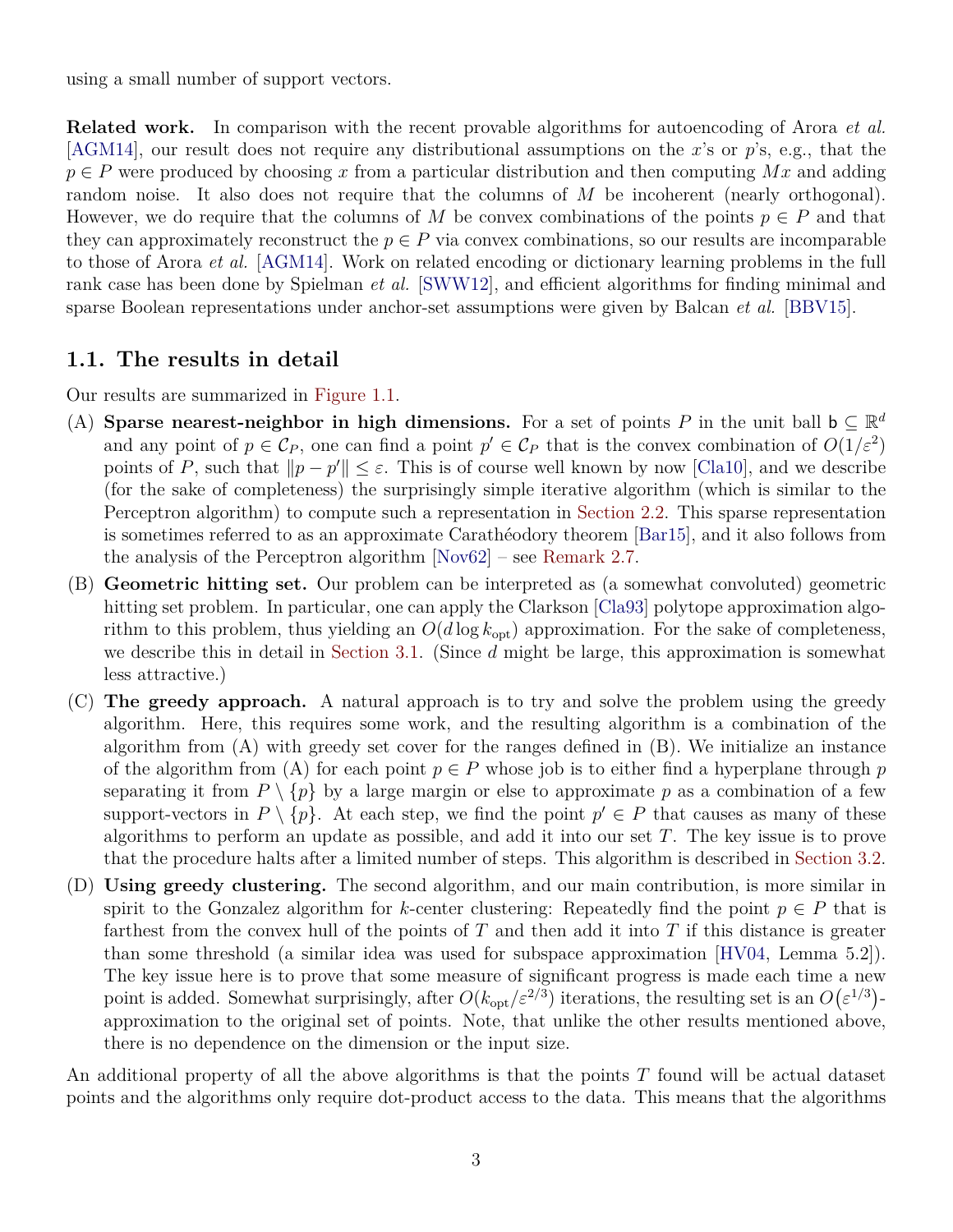can be kernelized. Additionally, much as with CUR decompositions of matrices, since the points  $T$  are data points, they will preserve sparsity if the dataset  $P$  was sparse.

### **2. Preliminaries**

For a set  $X \subseteq \mathbb{R}^d$ ,  $\mathcal{C}_X$  denotes the *convex hull* of X. For two sets  $P, P' \subseteq \mathbb{R}^d$ , we denote by  $d(P, P') =$  $\min_{p \in P} \min_{p' \in P'} ||p - p'||$  the *distance* between P and P'. For a point  $q \in \mathbb{R}^d$ , its distance to the set P is  $d(q, P) = d({q}, P)$ , and its **projection** or **nearest neighbor** in P is the point  $nn(q, P)$  $\arg \min_{p \in P} ||q - p||$ .

#### **2.1. Sparse convex-approximation: Problem statement and background**

For a set Y in  $\mathbb{R}^d$ , its *one sided Hausdorff distance* from X is  $d(Y \to X) = \max_{y \in Y} d(y, X)$ .

<span id="page-3-1"></span>Definition 2.1. Consider two sets  $P_{\text{in}}$ ,  $P_{\text{out}} \subseteq \mathbb{R}^d$ . A set  $U \subseteq C_{P_{\text{out}}}$  is a  $\delta$ -approximation to  $P_{\text{in}}$  from  $P_{\text{out}}$  if  $d(\mathcal{C}_{P_{\text{in}}} \to \mathcal{C}_{U}) \leq \delta$ . In words, every point of  $\mathcal{C}_{P_{\text{in}}}$  is within distance  $\delta$  from a point of  $\mathcal{C}_{U}$ . In the discrete  $\delta$ -approximation version, we require that  $U \subseteq P_{\text{out}}$ . We use  $\text{opt}(P_{\text{in}}, P_{\text{out}}, \delta)$  to denote any minimum cardinality discrete  $\delta$ -approximation to  $P_{\text{in}}$  from  $P_{\text{out}}$ , and  $k_{\text{opt}}(P_{\text{in}}, P_{\text{out}}, \delta) = |\text{opt}(P_{\text{in}}, P_{\text{out}}, \delta)|$ to denote its size. We drop the phrase "from  $P_{\text{out}}$ " when it is clear from the context.

<span id="page-3-0"></span>**Problem 2.2.** *Given sets*  $P_{\text{in}}$ ,  $P_{\text{out}} \subseteq \mathbb{R}^d$ , *compute (or approximate)*  $\text{opt}(P_{\text{in}}$ ,  $P_{\text{out}}$ ,  $\delta$ ).

For the majority of the paper we focus on the natural special case when  $P = P_{\text{in}} = P_{\text{out}}$ . The *Hausdorff distance* between sets X and Y is defined as  $d_H(X, Y) = \max(d(Y \to X), d(X \to Y)).$ 

<span id="page-3-2"></span>**Lemma 2.3.** *(i)* Let C be a convex-set in  $\mathbb{R}^d$ , then the function  $f(p) = d(p, C)$  is convex, where  $p \in \mathbb{R}^d$ . (*ii*) A convex-function f, over a convex bounded domain  $D \subseteq \mathbb{R}^d$ , attains its maximum in a boundary *point of* D*.*

(*iii*) For bounded point sets  $U, P \subseteq \mathbb{R}^d$ , such that  $U \subseteq C_P$ , we have  $d_H(\mathcal{C}_U, \mathcal{C}_P) = d(P \to \mathcal{C}_U)$ .

*Proof:* This is all well known, and we include the proof for the sake of completeness.

(i) Consider any two points p, y in  $\mathbb{R}^d$ , and let  $p' = \text{nn}(p, C)$  and  $y' = \text{nn}(y, C)$ . For any  $t \in [0, 1]$ , we have by convexity that  $z = tp + (1-t)y \in py$  and  $z' = tp' + (1-t)y' \in C$ . Therefore, by the triangle inequality, we have

$$
f(z) = f(tp + (1-t)y) \le ||z - z'|| = ||(tp + (1-t)y) - (tp' + (1-t)y')||
$$
  
= 
$$
||t(p - p') + (1-t)(y - y')|| \le ||t(p - p')|| + ||(1-t)(y - y')||
$$
  
= 
$$
t ||p - p'|| + (1-t) ||y - y'|| = tf(p) + (1-t)f(y).
$$

(ii) If p is the interior of D then there are extremal points  $p_1, \ldots, p_d$  of D, and constants  $\alpha_1, \ldots, \alpha_d \in$ [0, 1], such that  $\sum_i \alpha_i = 1$  and  $p = \sum_i \alpha_i p_i$ . As such, by convexity, we have  $f(p) = f(\sum_i \alpha_i p_i) \le$  $\sum_i \alpha_i f(p_i) \leq \max_i f(p_i).$ 

(iii) By (i), the function  $d(p, C_U)$  is convex. By (ii), its maximum over  $C_P$  is attained at a point of P. We thus have that

$$
d_H(C_U, C_P) = \max(d(C_U \to C_P), d(C_P \to C_U)) = d(C_P \to C_U) = \max_{p \in C_P} d(p, C_U) = \max_{p \in P} d(p, C_U)
$$
  
=  $d(P \to C_U)$ .

П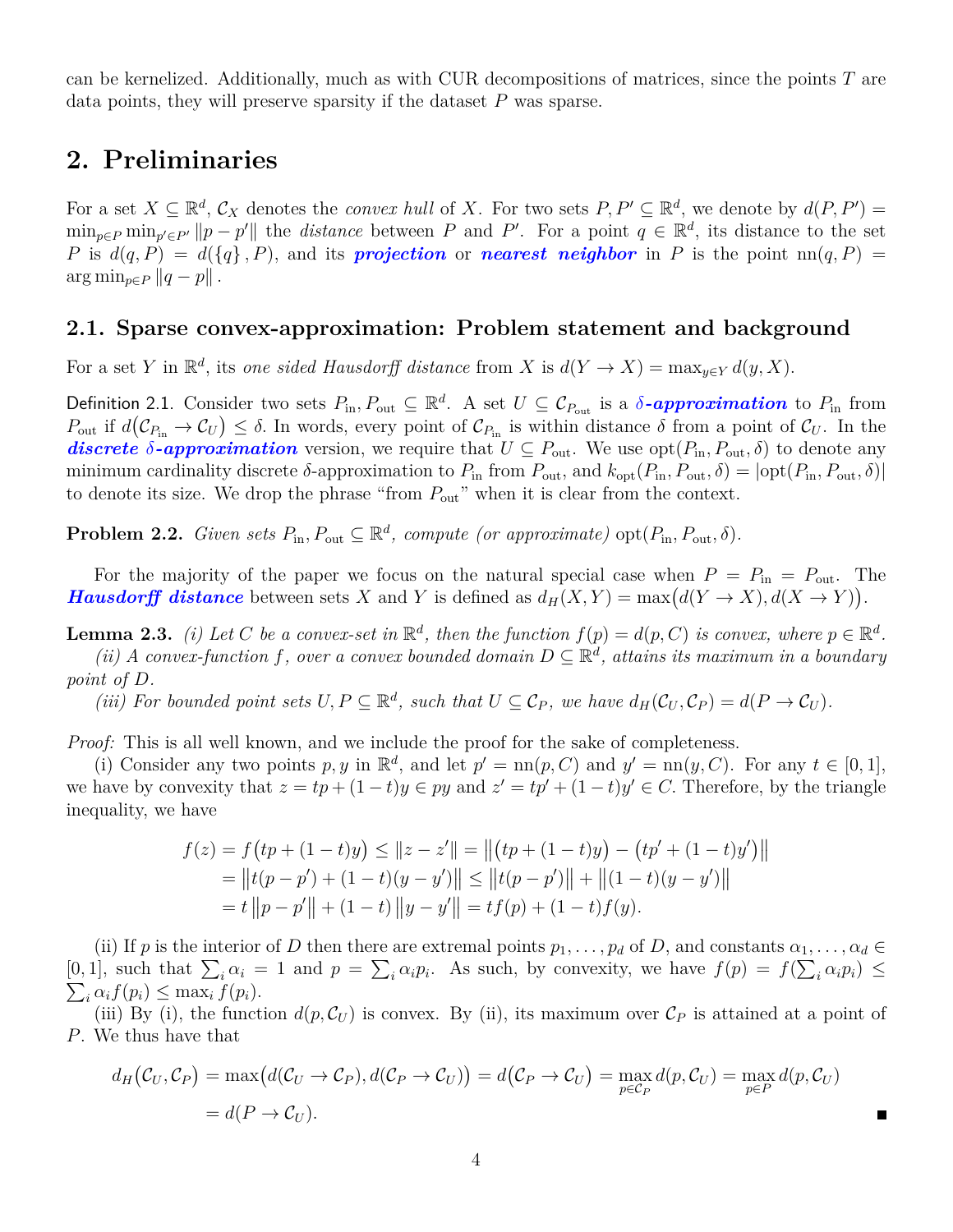Definition 2.4. Consider any set  $P \subseteq \mathbb{R}^d$ . A set  $U \subseteq C_P$  is a  $\delta$ -approximation to P if  $d_H(\mathcal{C}_U, \mathcal{C}_P) \leq \delta$ . By the above lemma, this is equivalent to every point of P being in distance at most  $\delta$  from a point of  $\mathcal{C}_U$ . In the **discrete**  $\delta$ -**approximation** version, we require that  $U \subseteq P$ . Let opt $(P, \delta)$  be any minimum cardinality  $\delta$ -approximation to P, and let  $k_{\text{opt}}(P, \delta) = |\text{opt}(P, \delta)|$  denote its size.

<span id="page-4-3"></span>**Problem 2.5.** *Given a set*  $P \subseteq \mathbb{R}^d$  *and value*  $\delta$ *, compute (or approximate)*  $opt(P, \delta)$ *.* 

**Example.** Consider a unit radius sphere  $\mathbb{S}^{(d-1)}$  in  $\mathbb{R}^d$  centered at the origin, and let P be a  $\delta'$ -packing on  $\mathbb{S}^{(d-1)}$  (*i.e., every point in*  $\mathbb{S}^{(d-1)}$  *is at distance at most*  $\delta'$  from a point of P, and any two points *of* P *are at distance at least* δ 0 *from each other). It is easy to verify that such a* δ 0 *-packing has size*  $\Theta(1/(\delta')^{d-1})$ . Furthermore, for any  $\delta > 0$ , and an appropriate absolute constant c *(independent of the* dimension or  $\delta$ ), setting  $\delta' = c\sqrt{\delta}$ , we have the property that for any point  $p \in P$ ,  $d(p, C_{P\setminus\{p\}}) > \delta$ . That is, any  $\delta$ -approximation to P requires  $\Omega(1/\delta^{(d-1)/2})$  points.

On the other hand, let  $P_{\text{out}} = {\pm de_i | i = 1, ..., d}$ , where  $e_i$  denotes the *i*th orthonormal vector, *having zero in all coordinates except for the ith coordinate where it is* 1*. Clearly*,  $\mathbb{S}^{(d-1)} \subseteq C_{P_{\text{out}}}$ , and as *such*  $k_{opt}(P, P_{out}, \delta) \leq |P_{out}| = 2d$ , with equality for  $\delta = 0$ .

*Throughout this paper we require that*  $P_{\text{out}}$  *be contained in the unit ball, disallowing this latter type of "trivial" solution, and furthermore having the property that a successful approximation also yields a* sparse *solution essentially for free, as shown next in [Lemma 2.6.](#page-4-0)*

#### <span id="page-4-1"></span>**2.2. Computing the approximate distance to the convex hull**

The following is well known, and is included for the sake of completeness, see [\[HKMR15\]](#page-13-9). It also follows readily from the Preceptron algorithm (see [Remark 2.7](#page-5-1) below).

<span id="page-4-0"></span>**Lemma 2.6.** *Let*  $P \subseteq \mathbb{R}^d$  *be a point set,*  $\varepsilon > 0$  *be a parameter, and let*  $q \in \mathbb{R}^d$  *be a given query point. Then, one can compute, in*  $O(|P| d/\varepsilon^2)$  *time, a point*  $t \in C_P$ *, such that*  $||q-t|| \leq d(q, C_P) + \varepsilon \Delta$ *, where*  $\Delta = \text{diam}(P)$ *. Furthermore, t is a convex combination of*  $O(1/\varepsilon^2)$  *points of* P.

*Proof:* The algorithm is iterative, computing a sequence of points  $t_0, \ldots, t_i$  inside  $C_P$  that approach q. Initially,  $p_0 = t_0$  is the closest point of P to q. In the *i*th iteration, the algorithm computes the vector  $v_i = q-t_{i-1}$ , and the point  $p_i \in P$  that is extremal in the direction of  $v_i$ . Now, the algorithm sets  $t_i$  to be the closest point to q on the segment  $s_i = t_{i-1}p_i$ , and continues to the next iteration, for  $M = O(1/\varepsilon^2)$ iterations. The algorithm returns the point  $t_M$  as the desired answer.

By induction, the point  $t_i \in \mathcal{C}_{\{p_0,\dots,p_i\}}$ . Furthermore, observe that the distance of the points  $t_0, t_1, \ldots$  from q is monotonically decreasing. In particular, for all  $i > 0$ ,  $t_i$  must fall in the middle of the segment  $s_i$ , as otherwise,  $p_i$  would be closer to q than  $p_0$ , a contradiction to the definition of  $p_0$ .

Project the point  $p_i$  to the segment  $t_{i-1}q$ , and let  $y_i$  be the projected point. Observe that  $||q - y_i||$  is a lower bound on  $d(q, C_P)$ . Therefore, if  $||y_i - t_{i-1}|| \leq \varepsilon \Delta$ then we are done, as  $||q - t_{i-1}|| \leq ||t_{i-1} - y_i|| + ||y_i - q|| \leq \varepsilon \Delta + d(q, C_P)$ . (In particular, one can use this as alternative stopping condition for the algorithm, instead of counting iterations.)



 $t_{i-1}$ Figure 2.1

 $\ell_i$ 

 $\overline{\alpha}$ 

q

yi

<span id="page-4-2"></span> $t_i$ 

 $\mathbf e^{p_i}$ 

$$
\ell_i = \|q - t_i\| = \|q - t_{i-1}\| \sin \alpha \le (1 - \varepsilon^2 / 2)\ell_{i-1}.
$$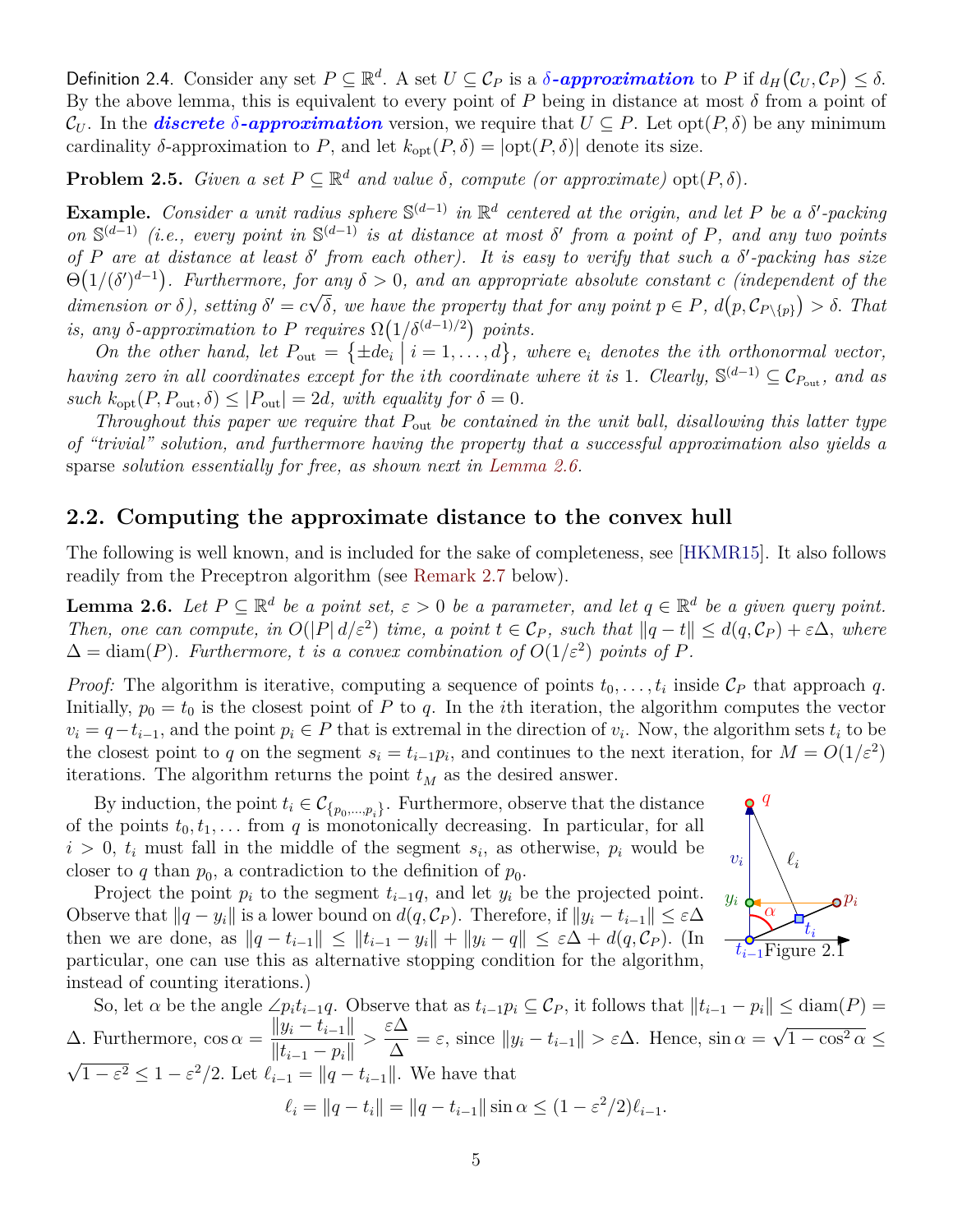Analyzing the number of iterations required by the algorithm is somewhat tedious. If  $\ell_0 = ||q - t_0|| \ge$  $(4/\varepsilon^2)\Delta$  then the algorithm would be done in one iteration as otherwise  $\ell_1 \leq \ell_0 - 2\Delta$ , which is impossible. In particular, after  $4/\varepsilon^2$  iterations the distance  $\ell_i$  shrinks by a factor of two, and as such, after  $O((1/\varepsilon^2) \log(1/\varepsilon))$  iterations the algorithm is done.

One can do somewhat better. By the above, we can assume that  $d(q, P) = O(\Delta/\varepsilon^2)$ . Now, set  $\varepsilon_j = 1/2^{2+j}$ . By the above, after  $n_0 = O((1/\varepsilon_0^2) \log(1/\varepsilon_0)) = O(1)$  iterations,  $\ell_{n_0} \leq d(q, \mathcal{C}_P) + \text{diam}(P)/4$ . For  $j \ge 1$ , let  $n_j = 4/(\varepsilon_j)^2$ , and observe that, after  $\nu_j = n_j + \sum_{k=0}^{j-1} n_k$  iterations, we have that

$$
\ell_{\nu_j} \le \big(d(q,\mathcal{C}_P) + \varepsilon_{j-1}\Delta\big)/2 \le d(q,\mathcal{C}_P) + \varepsilon_j\Delta.
$$

In particular, stopping as soon as  $\varepsilon_j \leq \varepsilon$ , we have the desired guarantee, and the number of iterations needed is  $M = O(1) + \sum_{j=0}^{\lceil \lg 1/\varepsilon \rceil} 4/\varepsilon_j^2 = O(1/\varepsilon^2)$ .

In our use of [Lemma 2.6,](#page-4-0) P and q will always be contained in the unit ball, so we can remove the  $\Delta$ term in the bound if we wish since  $\Delta \leq 2$ .

<span id="page-5-1"></span>Remark 2.7. [Lemma 2.6](#page-4-0) is known, and a variant of it follows readily from a result (from 1962) on the convergence of the Perceptron algorithm [\[Nov62\]](#page-13-6). Indeed, consider a set  $P \subseteq \mathbb{R}^d$  and a query point  $q \in \mathbb{R}^d$ . Assume that  $q \in \mathcal{C}_P$ , and furthermore that q is the origin (translating space if needed to ensure this). Run the Perceptron algorithm learning a linear classifier that passes through the origin and classifies P as positive examples. Stop the algorithm after  $M = 1/\varepsilon^2$  classification mistakes (since  $q \in \mathcal{C}_P$ , there will always be a mistake in P). Let  $p_1, \ldots, p_M$  be the sequence of points on which mistakes were made and let  $w = p_1 + \ldots + p_M$  be the resulting hypothesis vector. By the analysis of [\[Nov62\]](#page-13-6), we have  $||w|| \leq \text{diam}(P)\sqrt{M}$ . This implies that the point  $p' = w/M$ , which is a convex combination of the points  $p_1, \ldots, p_M$ , has length—and therefore distance from  $q$ —at most  $\varepsilon$ diam(P).

Thus, we conclude that for any point  $p \in C_P$ , and any  $\varepsilon \in (0,1)$ , there is a point  $p' \in C_U$ , which is a convex combination of  $O(1/\varepsilon^2)$  points of P, such that  $||p - p'|| \leq \varepsilon \text{diam}(P)$ . This is sometimes referred to as approximate Carathéodory theorem [\[Bar15\]](#page-13-5).

We described the alternative algorithm (in the proof of [Lemma 2.6\)](#page-4-0) because it is more direct and slightly simpler in this case.

### **3. Approximations via hitting set algorithms**

Here we look at two hitting set type algorithms for [Problem 2.2.](#page-3-0) An  $(\alpha, \beta)$ -approximation of  $\mathrm{opt}(P_{\text{in}}, P_{\text{out}}, \varepsilon)$  is a set  $U \subseteq P_{\text{out}}$  such that  $d(\mathcal{C}_{P_{\text{in}}} \to \mathcal{C}_U) \leq \alpha$  and  $|U| \leq \beta k_{\text{opt}}(P_{\text{in}}, P_{\text{out}}, \varepsilon)$ , see [Defi](#page-3-1)[nition 2.1.](#page-3-1)

As a warm-up exercise, we first present an  $(\varepsilon, O(d \log k_{\rm opt}))$ -approximation using approximation algorithms for hitting sets for set systems with bounded VC dimension. Then, we build on that to get a greedy algorithm providing a  $((1 + \delta)\varepsilon, O((\varepsilon\delta)^{-2} \log n))$ -approximation.

### <span id="page-5-2"></span>**3.1. Approximation via VC dimension**

<span id="page-5-3"></span><span id="page-5-0"></span>Definition 3.1. For a set  $P \subseteq \mathbb{R}^d$  and a direction vector v, let p be the point of P extreme in the direction of v, and let  $h'$  be the hyperplane with normal v and tangent to  $\mathcal{C}_P$  at p. For a parameter  $\varepsilon$ , let h be the hyperplane formed by translating h' distance  $\varepsilon$  in the direction  $-v$ . The  $\varepsilon$ -**shadow** of h' (or v), is the halfspace  $h^+(P,\varepsilon,v)$  bounded by h that contains p in its interior. In words, the  $\varepsilon$ -shadow of v is the outer supporting halfspace for P with a normal in the direction of v, translated in by distance  $\varepsilon$ .

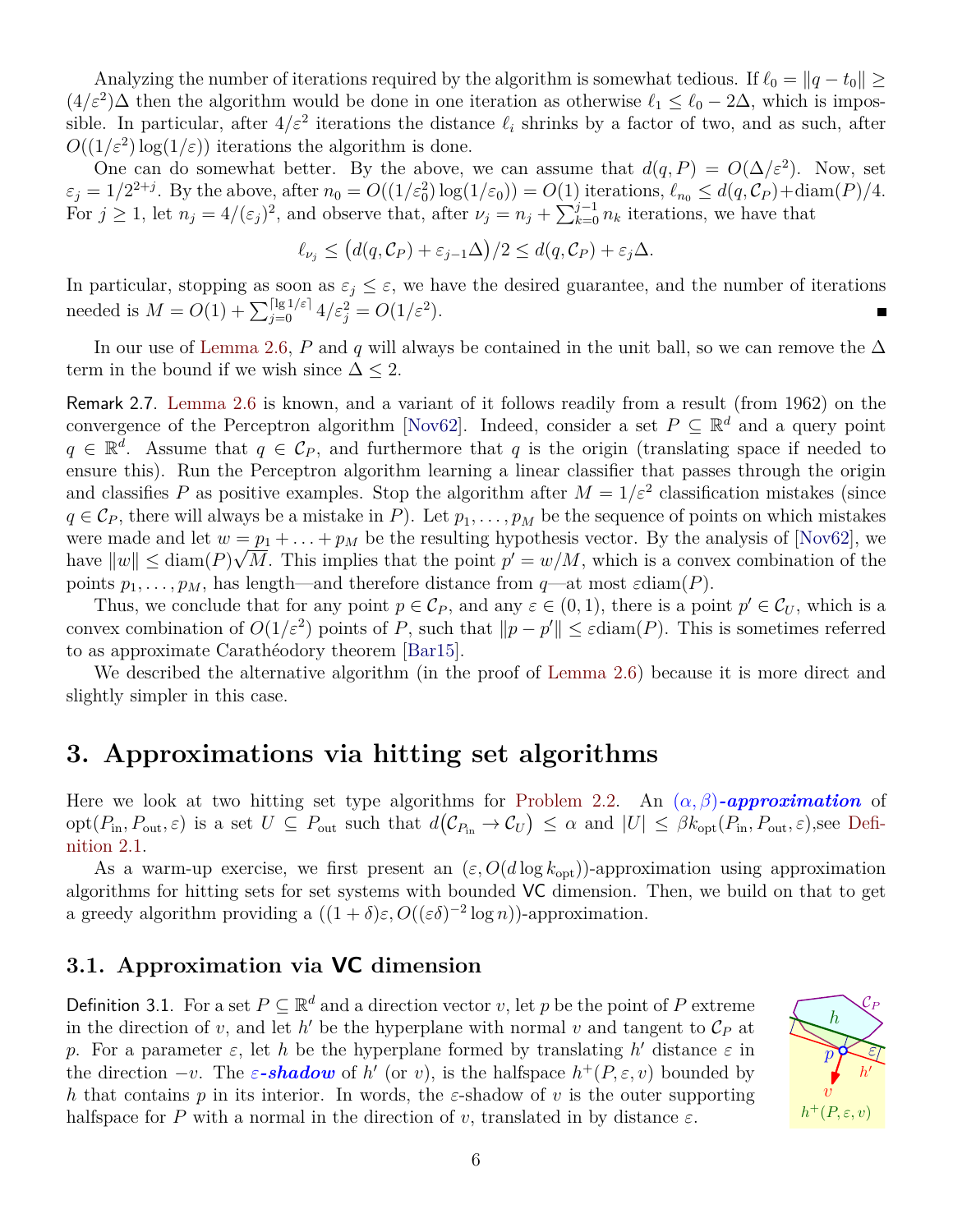**Lemma 3.2.** *Given sets*  $P_{\text{in}}$  *and*  $P_{\text{out}}$  *in*  $\mathbb{R}^d$  *with a total of n points, and a parameter*  $\varepsilon$ *, one can compute*  $a\left(\varepsilon, O(d\log k_{\rm opt})\right)$ -approximation to the optimal discrete set  $\text{opt}(P_{\rm in}, P_{\rm out}, \varepsilon)$  *in polynomial time.* 

*Proof:* For a direction v, consider the hyperplane h' tangent to  $\mathcal{C}_{P_{in}}$  at an extremal point  $p_v \in P_{in}$  in the direction of v, and its  $\varepsilon$ -shadow  $h^+ = h^+(P_{\text{in}}, \varepsilon, v)$ , see [Figure 3.1.](#page-6-2)

Clearly, any discrete  $\varepsilon$ -approximation  $U \subseteq P_{\text{out}}$  to  $P_{\text{in}}$ , must contain at least one point of  $P_{\text{out}} \cap h^+$ , as otherwise the approximation fails for the point  $p_v$  (in particular, if such a halfspace has no point in  $P_{\text{out}}$  then there is no approximation). Now, consider the set system

$$
\mathcal{S} = \left( P_{\text{out}}, \left\{ P_{\text{out}} \cap h^+(P_{\text{in}}, \varepsilon, v) \mid v \text{ any unit vector} \right\} \right).
$$

This set system has VC dimension at most  $d+1$ , and in particular, for such a set system one can compute a  $O(d \log k_{\rm opt})$  approximation to its minimum size hitting set, which is the desired approximation in this case, see [\[Har11,](#page-13-10) Section 6.3]. We describe the algorithm below, but first we verify that this indeed yields the desired approximation.

Consider a hitting set  $U \subseteq P_{\text{out}}$  of S. Let p be any point in  $\mathcal{C}_{P_{\text{in}}}$ , and let p' be the closest point to p in  $\mathcal{C}_U$ . If  $||p - p'|| \leq \varepsilon$ , then we are done. Otherwise, consider the vector  $v = p - p'$ . Let z denote the hyperplane whose normal is  $v$  and which passes through the point  $p'$ , and let  $z^+$  denote the open halfspace bounded by z and in the direction of v (i.e. containing p). As p' is the closest point to p in  $\mathcal{C}_U$ ,  $z^+$  has empty intersection with  $\mathcal{C}_U$ . Moreover,  $h^+(P_{\text{in}}, \varepsilon, v) \subsetneq z^+$ , as the bounding hyperplanes of both halfspaces have  $v$  as a normal, and the extreme point of  $\mathcal{C}_{P_{\text{in}}}$  in the direction of v must be  $>\varepsilon$  away from z (as p is at least this



<span id="page-6-2"></span>Figure 3.1: Circles and squares denote points of  $P_{\text{in}}$  and  $P_{\text{out}}$ , respectively.



<span id="page-6-3"></span>Figure 3.2

far in the direction of v). See [Figure 3.2.](#page-6-3) These two facts combined imply  $h^+(P_{\text{in}}, \varepsilon, v) \cap C_U = \emptyset$ , a contradiction as  $h^+(P_{\text{in}}, \varepsilon, v) \cap P_{\text{out}}$  is a set in S that should have been hit.

As for the algorithm, Clarkson [\[Cla93\]](#page-13-7) described how to compute this set via reweighting, but the following technique due to Long [\[Lon01\]](#page-13-11) is easier to describe (we sketch it here for the sake of completeness). Consider the LP relaxation of the hitting set for this set system. Clearly, one can assign weights to points (between 0 and 1), such that the total weight of the points is at most  $k_{\text{opt}}$ , and for every range in  $S$  the total weight of the points it covers is at least 1. Dividing this fractional solution by  $k_{\text{opt}}$ , we get a weighted set system, where every set has weight at least  $\eta = 1/k_{\text{opt}}$ , and total weight of the points is 1. That is, we can interpret these weights over the points as a measure, where all the sets of interests are *η*-heavy. A random sample of size  $O((d/\eta) \log(1/\eta)) = O(k_{opt} d \log k_{opt})$  of P (according to the weights) is an  $\eta$ -net with constant probability [\[HW87\]](#page-13-12), and stabs all the sets of  $\mathcal{S}$ , as desired. Should the random sample fail, one can sample again till success.

#### <span id="page-6-1"></span>**3.2. Approximation via a greedy algorithm**

<span id="page-6-0"></span>**Lemma 3.3.** Let  $P_{\text{in}}$  and  $P_{\text{out}}$  be sets of points in  $\mathbb{R}^d$  contained in the unit ball, with a total of n *points. For parameters*  $\varepsilon, \delta \in (0, 1)$ , one can compute, in polynomial time,  $a((1 + \delta)\varepsilon, O(\varepsilon^{-2}\delta^{-2} \log n))$ *approximation to the optimal discrete set* opt $(P_{\text{in}}, P_{\text{out}}, \varepsilon)$ *.* 

*Proof:* The algorithm is greedy – the basic idea is to restrict the set system of [Lemma 3.2](#page-5-0) to the relevant active sets. Formally, let  $U_0 = \{p_0\}$ , where  $p_0$  is some arbitrary point of  $P_{\text{out}}$ . For  $i > 0$ , in the *i*th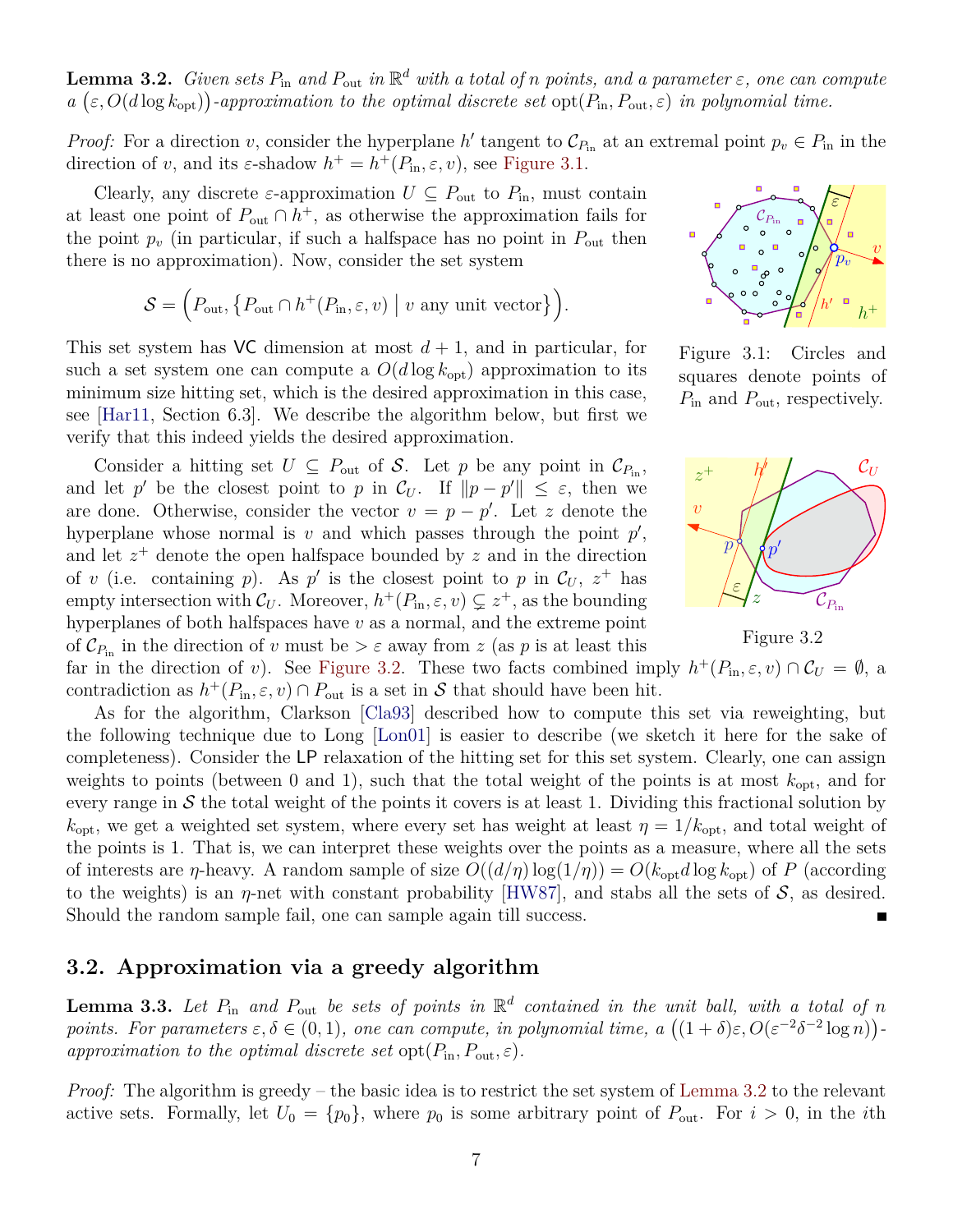iteration, consider the current convex set  $C_{i-1} = C_{U_{i-1}}$ . For a point  $q \in P_{\text{in}} \setminus C_{i-1}$ , let  $\text{nn}(q, C_{i-1})$  be its nearest point in  $C_{i-1}$ , and let  $v_i(q)$  be the direction of the vector  $q - \text{nn}(p, C_{i-1})$ . In particular, consider the  $\varepsilon$ -shadow halfspace  $h^+ = h^+(P_{\text{in}}, \varepsilon, v_i(q))$ , see [Definition 3.1,](#page-5-3) which should be hit by the desired hitting set<sup>[1](#page-7-0)</sup>.

Let  $Z_i \subseteq P_{\text{in}}$  be the set of points of  $P_{\text{in}}$  that are *unhappy*; that is, they are in distance  $\geq (1+\delta)\varepsilon$ from  $\mathcal{C}_{U_{i-1}}$ . We restrict our attention to the set system of active halfspaces; that is,

$$
S_i = \Big(P_{\text{out}}, \big\{P_{\text{out}} \cap h^+\big(P_{\text{in}}, \varepsilon, v_i(q)\big) \mid q \in Z_i\big\}\Big).
$$

(As before, if  $P_{\text{out}} \cap h^+$  is empty, then no approximation is possible, and the algorithm is done.) Now, as in the classical algorithm for hitting set (or set cover), pick the point  $p_i$  in  $P_{\text{out}}$  that hits the largest number of ranges in  $S_i$ , and add it to  $U_{i-1}$  to form  $U_i$ .

A point  $q \in Z_i$ , is *hit* in the *i*th iteration if  $p_i \in h^+(P, \varepsilon, v_i(q))$ , see [Figure 3.3.](#page-7-1) The argument of [Lemma 2.6](#page-4-0) (or [Remark 2.7\)](#page-5-1) implies that after a point  $q \in P_{\text{in}}$  is hit  $c/(\varepsilon^2 \delta^2)$  times, its distance to the convex-hull of the current points is smaller than  $(1+\delta)\varepsilon$ , and it is no longer unhappy, where  $c$  is some sufficiently large constant. Indeed, using the notation of the proof [Lemma 2.6,](#page-4-0) if a point  $q \in Z_i$  is hit in the *i*th iteration by a point  $p_i$ , and  $d(q, \mathcal{C}_{U_{i-1}}) \leq (1+\delta)\varepsilon$  then we are done. Otherwise, let  $t_{i-1} = \text{nn}(q, \mathcal{C}_{U_{i-1}}),$  and let  $y_i$  be the projection of  $p_i$  to the segment  $qt_{i-1}$ , see [Figure 2.1.](#page-4-2) We have that  $||y_i - t_{i-1}|| \ge ||q - t_{i-1}|| - ||q - y_i|| \ge ||q$  $(1 + \delta)\varepsilon - \varepsilon \geq \varepsilon\delta$ , since  $||q - y_i|| \leq \varepsilon$  (as  $p_i$  and  $y_i$  are both in the  $\varepsilon$ -shadow of q). Now, the analysis of [Lemma 2.6](#page-4-0) applies (with  $\varepsilon\delta$  instead of  $\varepsilon$ ), implying that after  $O(1/(\varepsilon\delta)^2)$  iterations, the distance of q from the current convex-hull would be smaller than  $(1 + \delta)\varepsilon$ .



<span id="page-7-1"></span>

So, let  $n_i$  be the number of unhappy points in the beginning of the *i*th iteration, and observe that at least  $n_i/k_{\rm opt}$  points are being hit in the *i*th iteration. In particular, let  $\kappa = 2 \left[ c k_{\rm opt}/(\varepsilon^2 \delta^2) \right]$ , and observe that in the iterations between  $i - \kappa$  and i, we have that the number of points being hit is at least  $\sum_{j=i-\kappa}^{i} n_j/k_{\text{opt}} \geq 2n_i c/(\varepsilon^2 \delta^2)$ . This implies that  $n_{i-\kappa} \geq 2n_i$ . Otherwise,  $n_{i-\kappa} < 2n_i$ , implying that in this range of iterations >  $N = n_{i-\kappa}c/(\varepsilon^2\delta^2)$  hits happened, which is impossible, as  $n_{i-\kappa}$  points can be hit at most N times before they are all happy.

As such, after  $\kappa$  iterations of the greedy algorithm, the number of unhappy points drops by a factor of two, and we conclude that after  $O(k_{\text{opt}}(\varepsilon\delta)^{-2}\log n)$  total iterations, the algorithm is done.

### **4. Approximating the convex hull in high dimensions**

Here we provide an efficient bi-criteria approximation algorithm for [Problem 2.5.](#page-4-3) That is, the algorithm computes a subset  $U \subseteq \mathcal{C}_P$ , such that (i)  $d_H(\mathcal{C}_U, \mathcal{C}_P) \leq O(\varepsilon^{1/3}) \text{diam}(P)$ , and (ii)  $|U| \leq$  $O(k_{opt}(P,\varepsilon)/\varepsilon^{2/3})$ . Significantly, the computed set U is actually a subset of P, implying that the algorithm simultaneously solves both the continuous and discrete variants of the problem.

To simplify the presentation, in the remainder of this section we assume  $\Delta = \text{diam}(P) = O(1)$ , and hence drop most appearances of  $\Delta$ .

<span id="page-7-0"></span><sup>&</sup>lt;sup>1</sup>The hitting set computed by the algorithm is somewhat weaker, only hitting all the  $(1 + \delta)\varepsilon$ -shadows.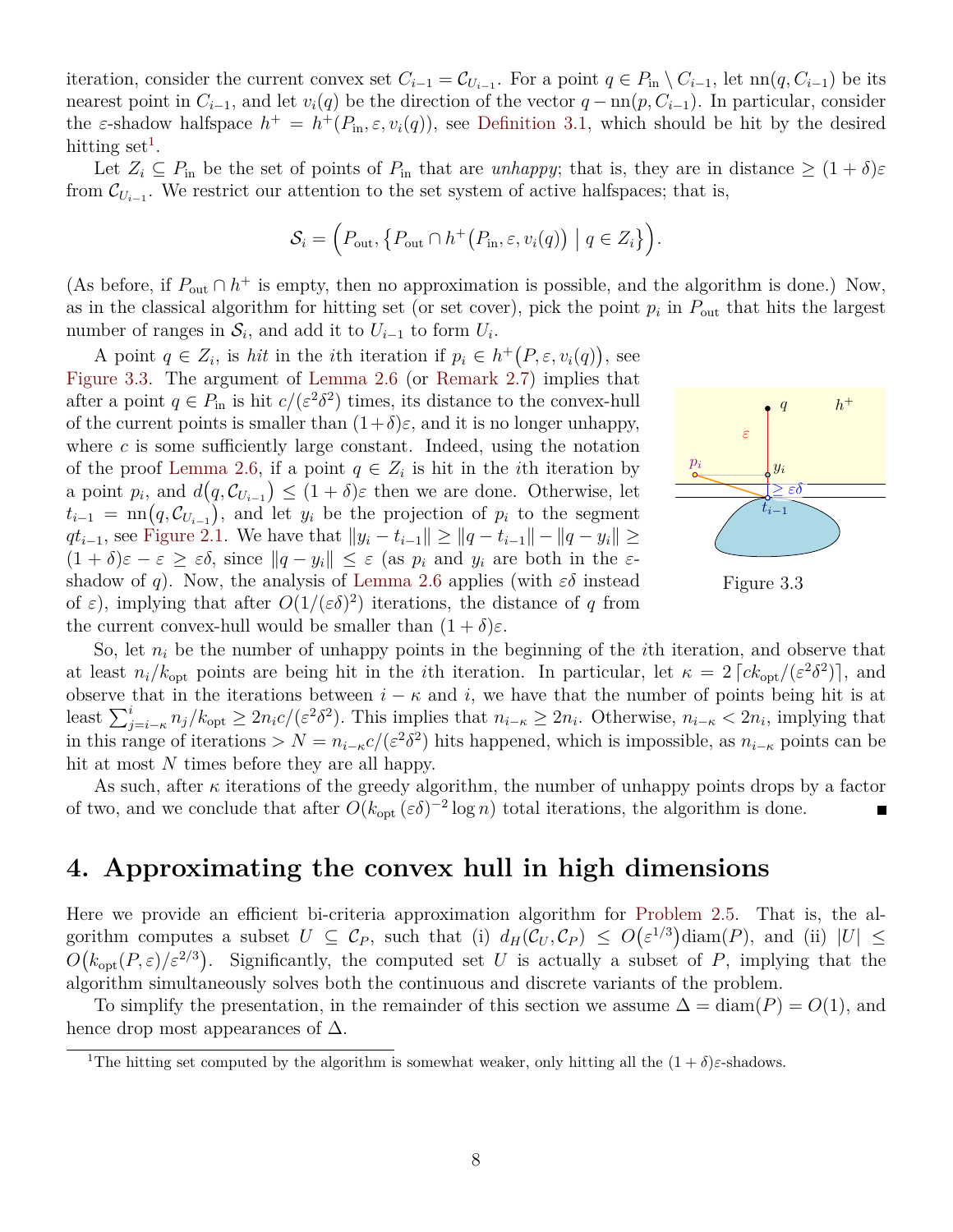#### **4.1. The algorithm**

Let  $\delta = 8\varepsilon^{1/3}$ . The algorithm is greedy, similar in spirit to the Gonzalez algorithm for k-center clustering [\[Gon85\]](#page-13-13) and subspace approximation algorithms [\[HV04,](#page-13-8) Lemma 5.2]. The algorithm starts with an arbitrary point  $t_0 \in P$ . For  $i > 0$ , in the *i*th iteration, the algorithm computes the point  $t_i$  in P which is furthest away from  $\mathcal{C}_{U_{i-1}}$ , where  $U_{i-1} = \{t_0, \ldots, t_{i-1}\}$ . For now assume these distance queries are done exactly – later on we describe how to use approximate queries (i.e., [Lemma 2.6\)](#page-4-0). Let  $r_i = d(t_i, C_{U_{i-1}})$ . The algorithm stops as soon as  $r_i \leq \delta$ , and outputs  $U_{i-1}$ .

**Observation 4.1.** In the above algorithm, for all  $i > 0$ , the point  $t_i$  is a vertex of  $\mathcal{C}_P$  (so long as exact *distance queries are used). In particular, if the output has to be a subset of the convex hull vertices, one can choose*  $t_0$  *to be the extreme vertex in any direction.* 

#### **4.2. Analysis**

By the termination condition of the algorithm, when the algorithm stops every point in  $P$  is in distance at most  $\delta = 8\varepsilon^{1/3}$  away from  $\mathcal{C}_{U_{i-1}}$ , as desired. As for the number of rounds until termination, we argue that in each round there exists some point  $o \in P_{opt}$  which is far from  $\mathcal{C}_{U_{i-1}}$  (as specified in [Claim 4.2\)](#page-8-0) and such that  $d(o, U_i) \leq (1 - \Omega(\varepsilon^{2/3}))d(o, U_{i-1}).$ 

So consider some round i, the current set  $U_{i-1}$ , and the point  $t_i \in P$  furthest away from  $\mathcal{C}_{U_{i-1}}$ . Let  $t'_i$  be the closest point to  $t_i$  in  $\mathcal{C}_{U_{i-1}}$ , and let  $r_i = ||t_i - t'_i||$ . Let  $h_i$ be the hyperplane orthogonal to the segment  $t_i t'_i$  and lying  $\varepsilon$  distance below  $t_i$  in the direction of  $t'_i$ . Let  $h_i^+$ i denote the closed halfspace having  $h_i$  as its boundary, and that contains  $t_i$ , see [Figure 4.1.](#page-8-1) If no points of  $P_{\text{opt}}$  are in  $h_i^+$ <sup>+</sup> then  $d(t_i, \mathcal{C}_{P_{\text{opt}}}) > \varepsilon$ , which is impossible. Therefore, there must be a point  $o_i \in P_{\text{opt}} \cap h_i^+$ <sup>+</sup>. Let  $o'_i$ be the closest point to  $o_i$  in  $\mathcal{C}_{U_{i-1}}$ .



<span id="page-8-1"></span>Figure 4.1

<span id="page-8-0"></span>**Claim 4.2.**  $r_i - \varepsilon \le ||o_i - o'_i|| \le r_i$ .

*Proof:* Let  $h'_i$  be the translation of  $h_i$  so it passes through  $t'_i$ , see [Figure 4.1.](#page-8-1) We have that  $r_i - \varepsilon =$  $d(h'_{i}, h_{i}) \leq ||o_{i} - o'_{i}||$ , as  $o_{i}$  lies in  $h_{i}^{+}$ <sup>+</sup> (i.e., above  $h_i$ ) and all of  $\mathcal{C}_{U_{i-1}}$  lies below  $h'_i$ .

For the second part, for any  $p \in \mathbb{R}^d$ , let  $f_{i-1}(p)$  be the distance of p from  $\mathcal{C}_{U_{i-1}}$ . By [Lemma 2.3](#page-3-2) (iii), and since  $o_i \in P_{opt} \subseteq C_P$ , it follows that  $||o_i - o'_i|| \leq \max_{p \in C_P} f_{i-1}(p) = ||t_i - t'_i|| = r_i$ .

<span id="page-8-2"></span>**Lemma 4.3.** *If*  $r_i \ge 8\varepsilon^{1/3}$  *then*  $d(o_i, C_{U_i}) \le (1 - \varepsilon^{2/3})d(o_i, C_{U_{i-1}})$ .

*Proof:* In the following, all entities are defined in the context of the *i*th iteration, and we omit the subscript *i* denoting this to simplify the exposition. Assume, for the time being, that the angle ∠tt'o' is a right angle and the segment  $t'o'$  has length  $\ell = 1$ , see [Figure 4.2.](#page-9-0) This is the worst case configuration in terms of the new convex-hull  $\mathcal{C}_{U_i}$  getting closer to  $o$ , as can be easily seen.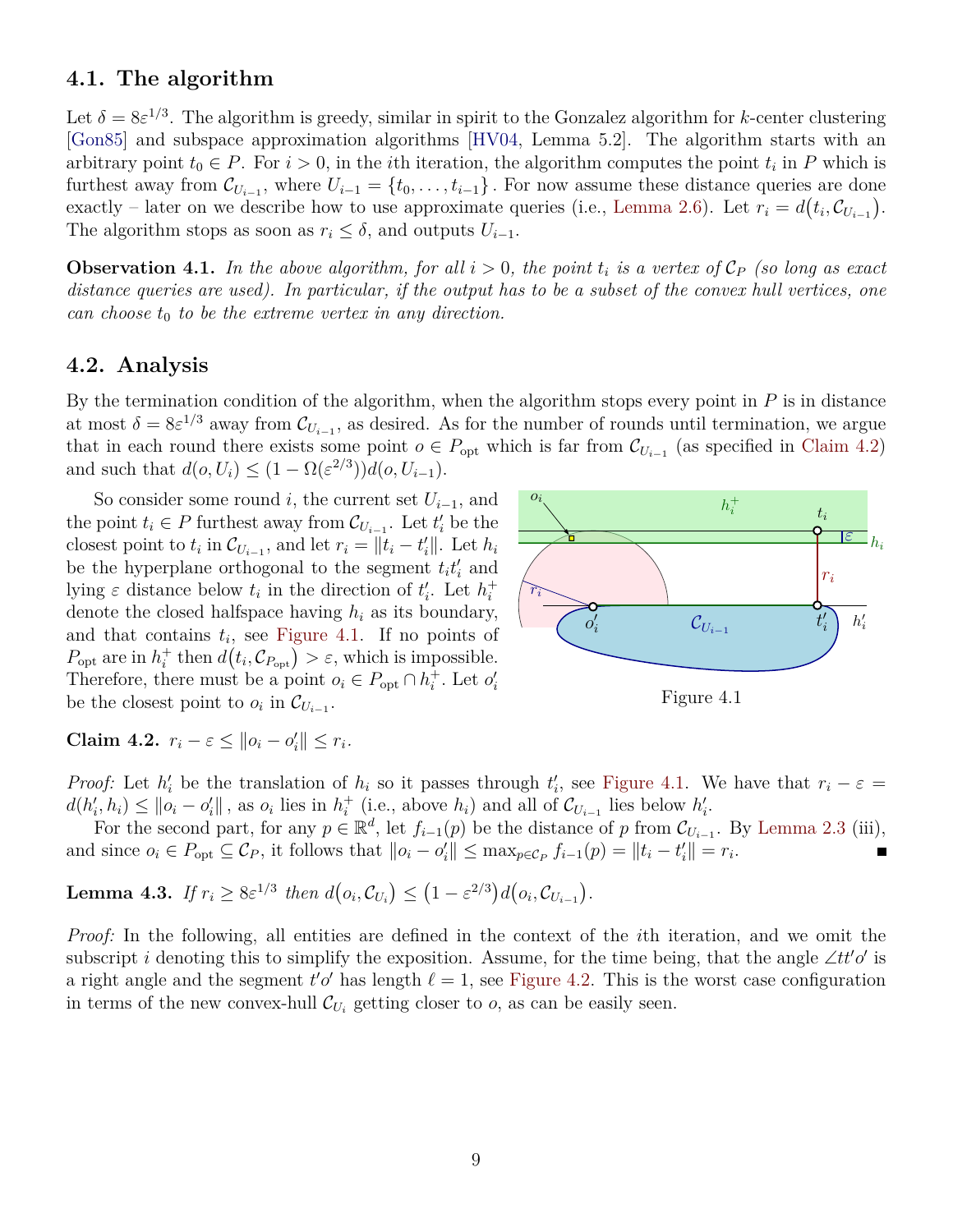Let  $z$  be the intersection of  $h$  with the ray emanating from  $o'$  in the direction  $t - t'$ . Let  $z'$  be the closest point to z on  $o't$ , let  $\tau = ||z - z'||$ , and let  $\rho$ be the radius of the ball formed by  $ball(o', r) \cap h$ . See [Figure 4.2.](#page-9-0)



Rather than bounding the distance of  $o$  to  $\mathcal{C}_{U_i}$ directly, instead we use bounds on  $\rho$  and  $\tau$ . Observe that  $o \in h^+ \cap \text{ball}(o', r) \subseteq \text{ball}(z, \rho)$ , and as such,

Figure 4.2

<span id="page-9-2"></span><span id="page-9-0"></span>√

√

 $||o - z|| \le \rho$ . Now, we have  $\rho = \sqrt{r^2 - ||z - o'||^2} = \sqrt{r^2 - (r - \varepsilon)^2} =$  $2r\varepsilon - \varepsilon^2 \leq$  $2r\varepsilon$ . Let  $\alpha = \angle z \circ' t$  and  $\beta = \pi/2 - \alpha = \angle t \circ' t'$ , and observe that  $\sin \alpha = \cos \beta = \ell/\sqrt{\ell^2 + r^2}$ , where  $\ell = ||o' - t'|| = 1$ . Now, we have

$$
\frac{\tau}{r-\varepsilon} = \sin \alpha = \frac{\ell}{\sqrt{\ell^2 + r^2}} = \frac{1}{\sqrt{1+r^2}} \le \sqrt{1 - \frac{r^2}{2}} \le 1 - \frac{r^2}{4}
$$
(4.1)

<span id="page-9-1"></span>since  $\ell = 1$  and  $r \leq 1$ .



Figure 4.3: Note, that  $\sigma$  is not necessarily in the two dimensional plane depicted by the figure. All other points are in this plane.

**Sanity condition:** Consider the line which is the intersection of the hyperplane h and the two dimensional plane spanned by  $t, t'$  and  $o'$  (this line is denoted by h in the figures). Let u be the point in distance  $\rho$  on this line from z, on the side further away from t. Let t'' be the intersection of h with to'. Next, let  $u'$  be the nearest point to  $u$  on the segment  $to'$ , see [Figure 4.3.](#page-9-1)

We want to argue the distance between  $o$  and  $\mathcal{C}_{U_i}$ , can be bounded in terms of the distance between u and u', however to do so we need to guarantee that u' is in the interior of this segment to'. Setting  $\ell' = ||z - t''||$ , this happens if

$$
||u' - t''|| < ||t'' - o'|| \iff ||u' - t''|| = (\rho + \ell') \cos \beta = (\rho + \ell') \frac{\ell'}{||t'' - o'||} < ||t'' - o'||
$$
  

$$
\iff (\rho + \ell')\ell' < ||t'' - o'||^2 = (\ell')^2 + (r - \varepsilon)^2.
$$

Thus, we have to prove that  $\rho \ell' < (r - \varepsilon)^2$ . As  $\ell' < \ell = 1$ , we have that this is implied if  $\rho \leq$ √  $2r\varepsilon$  <  $(r - \varepsilon)^2$ , and this inequality holds if  $r \geq 8\varepsilon^{1/3}$ .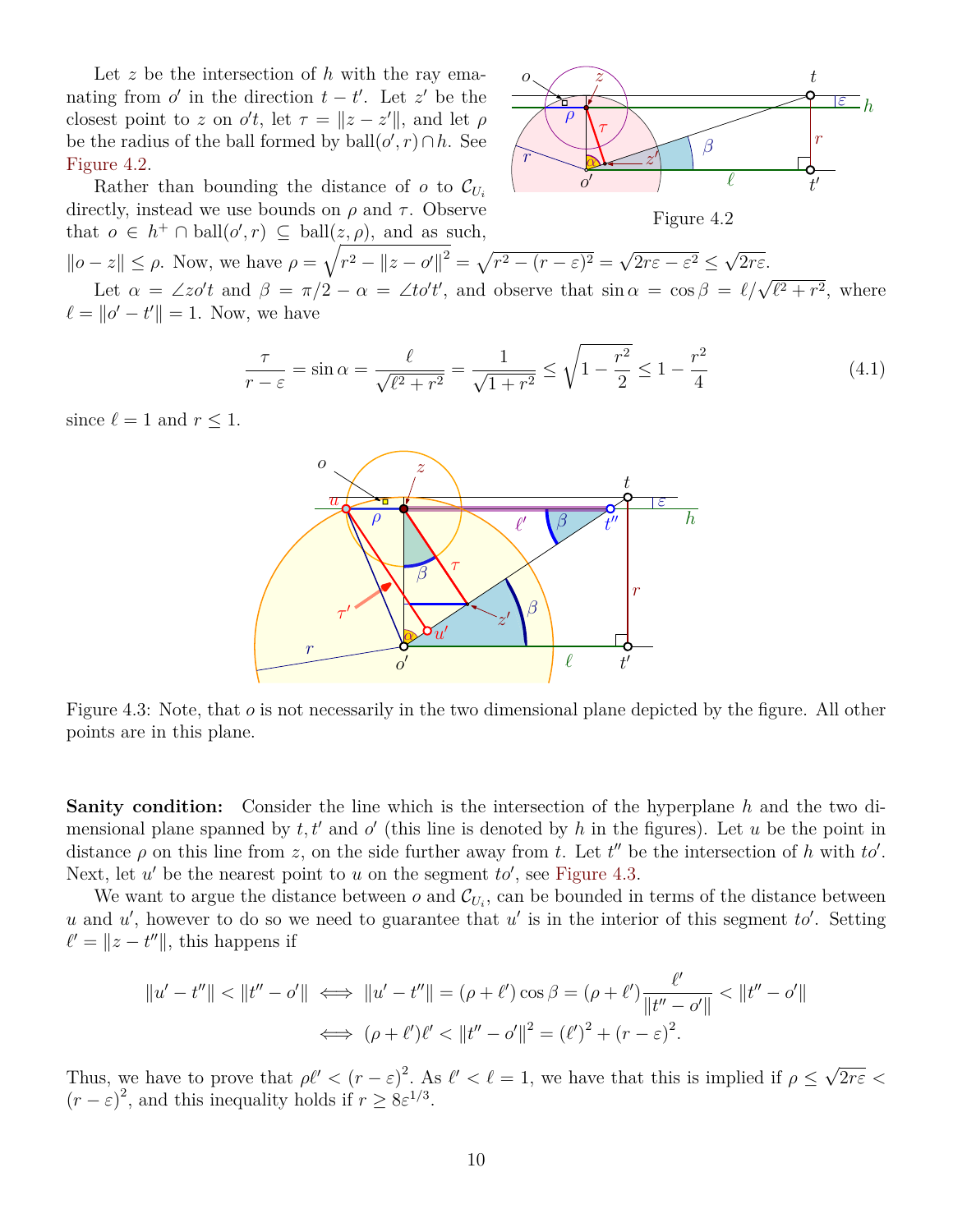**Back to the proof:** We next bound the distance of  $o$  from  $\mathcal{C}_{U_i}$ . Observe that by rotating  $o$  around the line  $o't$  we can assume that  $o$  lies on the plane spanned by  $t, t', o'$  and its distance to the segment  $to'$  has not changed. Now, the set of points in distance  $r'$  from the segment  $o't$  is a hippodrome, and this hippodrome covers a connected portion of ball $(o', r)$ . For  $r' = ||u - u'||$ , by the above sanity condition, this hippodrome covers all the points of ball $(o', r)$  that are above h. This implies that *o* maximizes its distance to  $\mathcal{C}_{U_i}$  if  $o = u$ .



So, let  $\tau' = ||u - u'||$ . By the above sanity condition the segment to' and uu' meet at a right angle, and hence by similar triangles (see [Figure 4.3\)](#page-9-1), we have

$$
\tau' = \frac{\ell' + \rho}{\ell'} \tau = \tau + \rho \frac{\tau}{\ell'} = \tau + \rho \sin \beta = \tau + \rho \frac{r}{\sqrt{\ell^2 + r^2}} = \tau + \rho \frac{r}{\sqrt{1 + r^2}} \le \tau + \rho r.
$$

This implies, by [Eq. \(4.1\),](#page-9-2) that

$$
\frac{d(o, C_{U_i})}{d(o, C_{U_{i-1}})} \le \frac{\|u - u'\|}{\|z - o'\|} = \frac{\tau'}{r - \varepsilon} \le \frac{\tau}{r - \varepsilon} + \frac{\rho r}{r - \varepsilon} \le \frac{\tau}{r - \varepsilon} + 2\rho \le 1 - \frac{r^2}{4} + 2\sqrt{r\varepsilon} \le 1 - \varepsilon^{2/3},
$$

if  $r \geq 8\varepsilon^{1/3}$ .

<span id="page-10-0"></span>**Lemma 4.4.** *Let* P *be a set of n points in*  $\mathbb{R}^d$  *with diameter*  $\Delta = \text{diam}(P)$ *, and let*  $\varepsilon > 0$  *be a parameter, then one can compute a set*  $U \subseteq P$ *, such that* 

- $(i)$   $d_H(\mathcal{C}_U, \mathcal{C}_P) \leq (8\varepsilon^{1/3} + \varepsilon)\Delta,$ (*ii*)  $m = |U| \leq O(k_{opt}/\varepsilon^{2/3})$ , where  $k_{opt} = k_{opt}(P, \varepsilon)$ , and
- (*iii*) the running time is  $O(nm^2d/\varepsilon^2)$ .

*Proof:* Recall that in any round before the algorithm terminates  $r_i > \delta \Delta = 8\varepsilon^{1/3}\Delta$ . Let  $P_{opt} = opt(P, \varepsilon)$ be any optimal approximating set of size  $k_{\text{opt}}$ . In the *i*th iteration of the algorithm, for some point  $o_i \in P_{\text{opt}}$ , its distance to the convex hull of  $\mathcal{C}_{U_i}$  shrinks by a factor of  $1-\varepsilon^{2/3}$ , by [Lemma 4.3.](#page-8-2) Conceptually, we charge round *i* to  $o_i$ . Now, note that by [Claim 4.2,](#page-8-0)  $d(o_i, C_{U_{i-1}}) \geq r_i - \varepsilon \Delta > (\delta - \varepsilon) \Delta \geq \Delta \delta/2$ . Therefore, once the distance of an optimal point  $o$  to  $\mathcal{C}_{U_i}$  falls below  $\Delta \delta/2 = 8\varepsilon^{1/3}\Delta/2$ , it cannot be charged again in any future iteration. The initial distance of  $\sigma$  to  $\mathcal{C}_{U_0}$  is at most  $\Delta$ . As such, by [Lemma 4.3,](#page-8-2) an optimal point  $o$  can get charged at most  $k$  times, where  $k$  is the smallest positive integer such that  $(1 - \varepsilon^{2/3})^k \Delta \le 4\varepsilon^{1/3} \Delta$ , which holds if  $\exp(-k\varepsilon^{2/3}) \le 4\varepsilon^{1/3}$ . Namely,  $k = O(\varepsilon^{-2/3} \log 1/\varepsilon)$ .

Using the same idea of decreasing values of  $\varepsilon$ , as done in [Lemma 2.6,](#page-4-0) one can improve this bound to  $O(1/\varepsilon^{2/3})$ . We omit the easy but tedious details. We conclude that the number of iterations performed by the algorithm is at most  $m = O(k_{\text{opt}}/\varepsilon^{2/3})$ .

So the distance of all the points of  $P_{\text{opt}}$  from  $\mathcal{C}_{U_m}$  is at most  $\delta\Delta$ . Now, consider any point  $p \in \mathcal{C}_P$ . Let  $t = \text{nn}(p, \mathcal{C}_{P_{\text{opt}}})$ , and observe that  $||p - t|| \leq \varepsilon \Delta$ . Since  $t \in \mathcal{C}_{P_{\text{opt}}}$ , we have that t can be written as a convex combination  $t = \sum_{i=1}^{V} \alpha_i o_i$ , where  $\alpha_1, \ldots, \alpha_{V} \geq 0$ ,  $\sum_i \alpha_i = 1$ , and  $o_1, \ldots, o_{V} \in P_{\text{opt}}$ . For  $i = 1, \ldots, \nu$ , let  $o'_i = \text{nn}(o_i, C_{U_m})$ , and note that  $t' = \sum_i \alpha_i o'_i \in C_{U_m}$ . Now observe that for all i,  $||o_i - o'_i|| \leq \delta \Delta$ . In particular,  $(o_i - o'_i) \in \text{ball}(0, \delta \Delta)$ , and hence  $\sum_i \alpha_i(o_i - o'_i) \in \text{ball}(0, \delta \Delta)$ . Therefore  $d(p, C_{U_m}) \leq ||p - t|| + ||p - t|| + ||t - t'|| \leq \varepsilon \Delta + ||\sum_i \alpha_i (o_i - o'_i)|| \leq (\varepsilon + \delta) \Delta$ . We conclude that  $d_H\left(\mathcal{C}_{U_m}, \mathcal{C}_P\right) \leq (\varepsilon + \delta)\Delta.$ 

As for the running time, at each iteration, the algorithm computes the point in  $P$  furthest away from  $\mathcal{C}_{U_i}$ . The analysis above assumes these queries are done exactly, which is expensive. However, by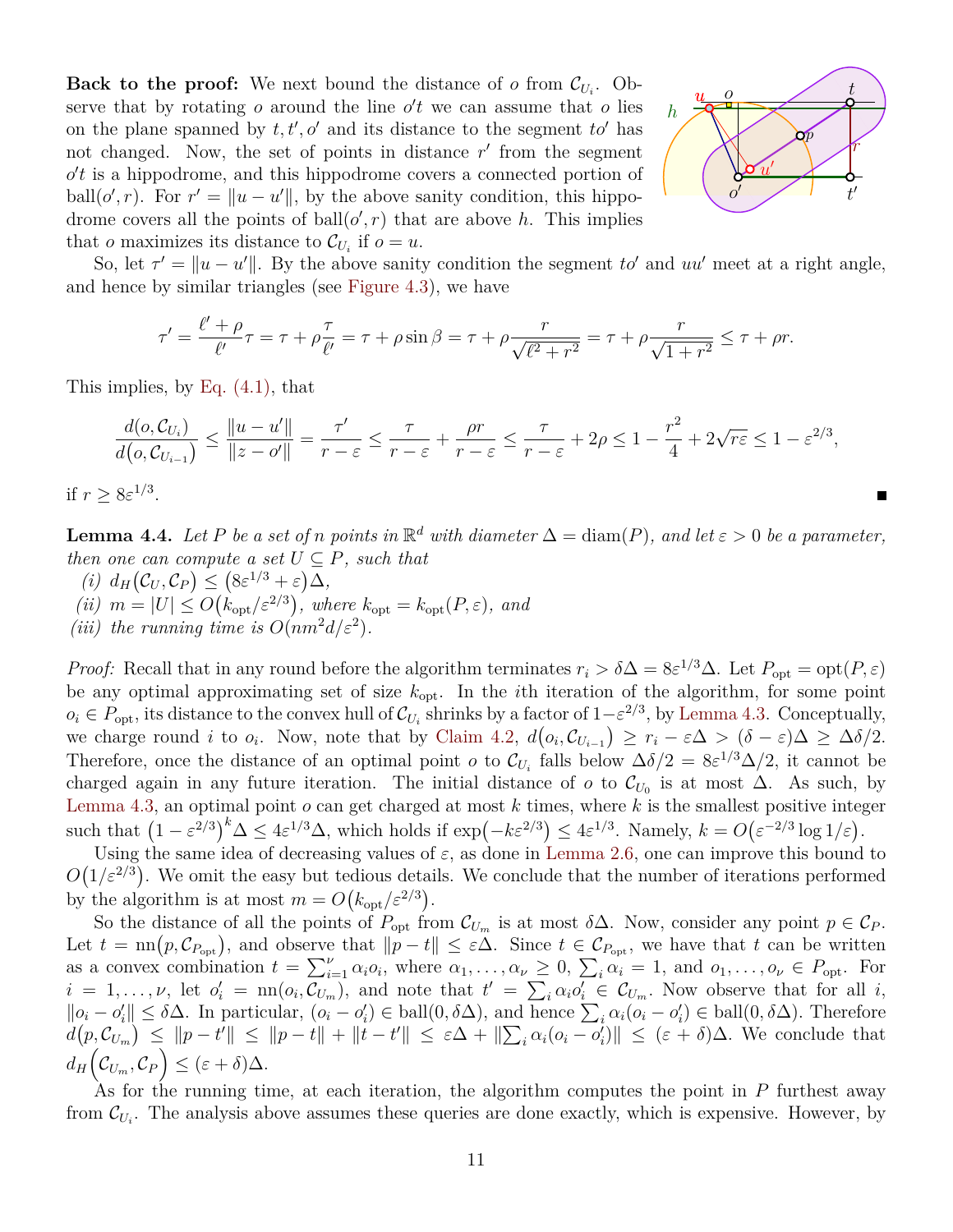[Lemma 2.6](#page-4-0) one can use faster  $\varepsilon\Delta$ -approximate queries. Specifically, in each iteration, for each point  $p \in P$  use [Lemma 2.6](#page-4-0) to compute an additive  $\varepsilon \Delta$ -approximation to its distance to  $\mathcal{C}_{U_i}$ , and then select the point in  $P$  with the largest returned approximate distance. It is easy to verify this does not change the correctness of the algorithm. Specifically, the point  $t_i$  chosen in the *i*th round, may now be  $\varepsilon\Delta$  closer to the current convex hull than the furthest point, and so in the analysis of [Lemma 4.3,](#page-8-2)  $o_i$  may lie as much as  $\varepsilon\Delta$  above  $t_i$ . In particular, the length of  $\tau$  does not change, however now  $\rho$  is only bounded by much as  $\epsilon \Delta$  above  $i_i$ . In particular, the length of 7 does not change, however now p is only bounded by  $2\sqrt{r\epsilon}$  instead of  $\sqrt{2r_i\epsilon}$ , and this constant factor difference only slightly degrades the constant in fro of  $\varepsilon^{2/3}$  in the lemma statement. The other effect is that when the algorithm stops the distance to the convex hull is bounded by  $(8\varepsilon^{1/3} + \varepsilon)\Delta$ , and this is accounted for in the above theorem statement.

Now using [Lemma 2.6](#page-4-0) directly, it takes  $O(nmd/\varepsilon^2)$  time per round to find the  $\varepsilon\Delta$  approximate furthest point, and therefore the total running time is  $O(nm^2d/\varepsilon^2)$ .

#### **4.2.1. Improving the running time further**

The running time of the algorithm of [Lemma 4.4](#page-10-0) can be improved further, but it requires some care. Let  $L_{i-1}$  = span( $U_{i-1}$ ) denote the linear subspace spanned by the point set  $U_{i-1}$ , with the orthonormal basis  $v_1, \ldots v_{i-1}$ . For any point  $p \in P$ , let  $p'_{i-1}$  denote its orthogonal projection onto the subspace; that is,  $p'_{i-1} = \text{nn}(p, L_{i-1}) = \sum_{j=1}^{i} \langle p, v_j \rangle v_j$ , and let  $\ell_{i-1}(p) = ||p - p_{i-1}|| = d(p, L_i)$ . Observe, that for any point  $t \in L_{i-1}$  and any point  $p \in \mathbb{R}^d$ , we have that  $||p - t|| = \sqrt{||p - p'_{i-1}||}$ <sup>2</sup> +  $||p'_{i-1} - t||$ <sup>2</sup> by the Pythagorean theorem, where  $p'_{i-1}$  is the projection of p to  $L_{i-1}$ .

As such, for any point  $p \in P$ , in the beginning of the *i*th iteration, the algorithm has the projection and distance of p to  $L_{i-1}$ ; that is,  $p'_{i-1} = (\langle p, v_1 \rangle, \ldots, \langle p, v_{i-1} \rangle)$ . and  $\ell_{i-1}(p)$ . The algorithm also initially computes for each point  $p \in P$  its norm  $||p||^2$ . Therefore, given any point  $t \in L_{i-1}$ , its distance to a point  $p \in P$  can be computed in  $O(i)$  time (instead of  $O(d)$ ). The algorithm also maintains, for every point  $p \in P$ , an approximate nearest neighbor  $nn_{i-1}(p) \in C_{U_{i-1}}$ ; that is,

$$
d\big(p, \mathcal{C}_{U_{i-1}}\big) \leq \|p - \mathsf{n} \mathsf{n}_{i-1}(p)\| \leq d\big(p, \mathcal{C}_{U_{i-1}}\big) + \varepsilon \Delta,
$$

where  $\Delta = \text{diam}(P)$ . Naturally, the algorithm also maintains the distance  $d_{i-1}(p) = ||p - \text{nn}_{i-1}(p)||$ . Now, the algorithm does the following in the ith iteration:

- (A) Computes, in  $O(n)$  time, the point  $p \in P$  that maximizes  $d_{i-1}(p)$ .
- (B) Let  $p'_{i-1}$  be the projection of p to  $L_{i-1}$ . Computes, in  $O(d)$  time, the new vector for the basis of  $L_i$ ; that is  $v_i = (p - p'_{i-1}) / ||p - p'_{i-1}||$ . Now  $v_1, \ldots, v_i$  is an orthonormal basis of the linear space  $L_i$ .
- (C) For every point  $p \in P$ , update its projection  $p'_{i-1}$  into  $L_{i-1}$  into the projection of p into  $L_i$ , by computing  $\langle p, v_i \rangle$ . Also, update  $\ell_i(p) = \sqrt{\ell_{i-1}(p)^2 - \langle p, v_i \rangle^2}$ .
- <span id="page-11-0"></span>(D) Let P' denote the projected points of P into  $L_i$ . For every  $p \in P$ , we need to update  $nn_{i-1}(p)$ to  $nn_i(p)$  (and the associated distance). To this end, the algorithm of [Lemma 2.6](#page-4-0) is called on  $p'_i$  and  $U_i$  (all lying in the subspace  $L_i$  which is of dimension i). Importantly, the algorithm of [Lemma 2.6](#page-4-0) is being warm-started with the point  $nn_{i-1}(p)$ . Let  $\#_i(p)$  be the number of iterations performed inside the algorithm of [Lemma 2.6](#page-4-0) to update the nearest-neighbor to  $p$ . Observe, that the running time for p is  $O(\#_i(p) i^2)$ , since  $i = |U_i|$ , the points lie in an i dimensional space, and as such, every iteration of the algorithm of [Lemma 2.6](#page-4-0) takes  $O(i^2)$  time.

**Lemma 4.5.** For  $m = O(k_{opt}/\varepsilon^{2/3})$ , the running time of the above algorithm is  $O(nm(d+m/\varepsilon^2+m^2))$ .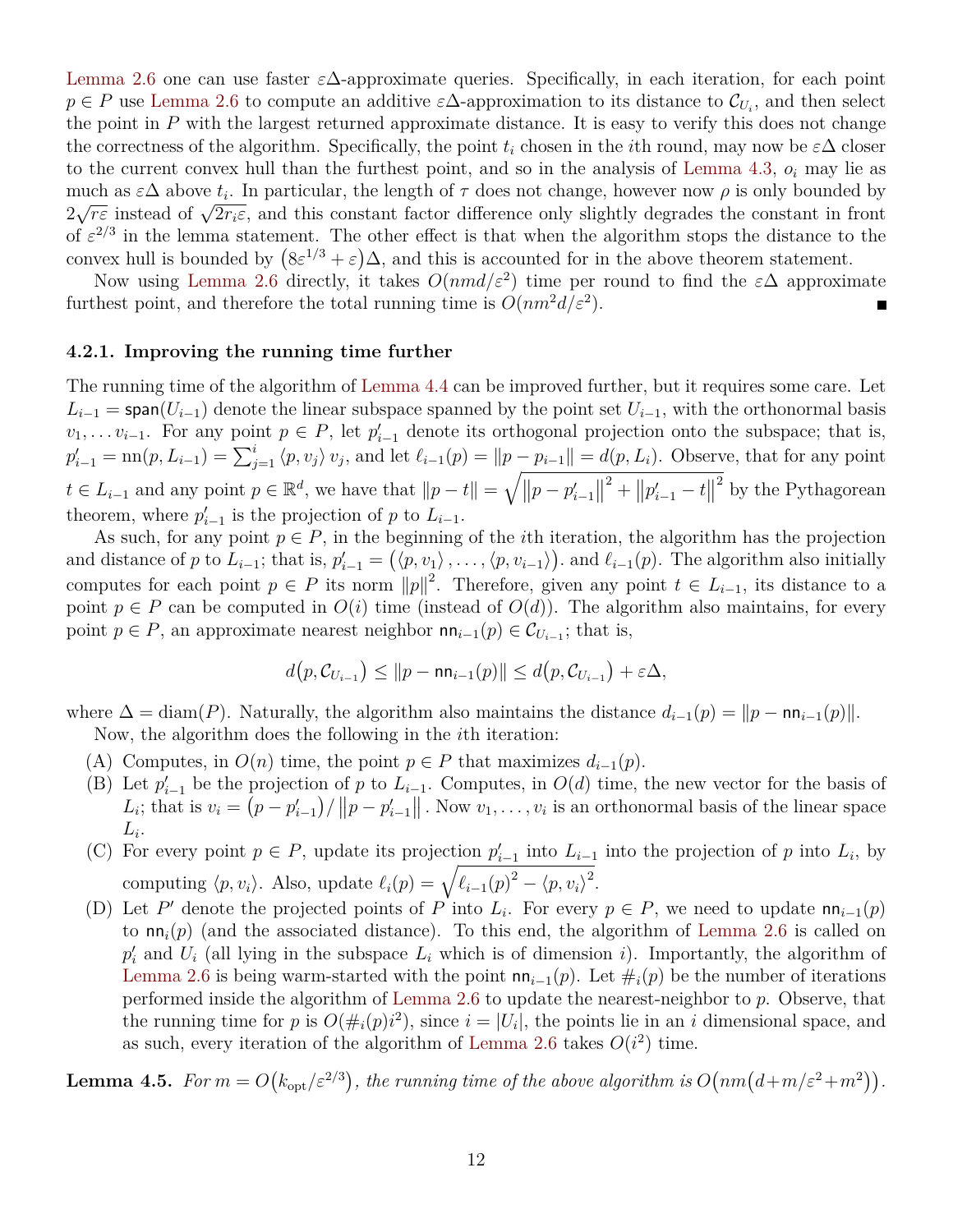*Proof:* The algorithm performs  $m = O(k_{opt}/\varepsilon^{2/3})$  iterations, and this bound the dimension of the output subspace. Every iteration of the algorithm takes  $O(nd)$  time, except for the last portion of updating the approximate nearest point for all the points of  $P$  (i.e.,  $(D)$ ). The key observation is that  $\sum_i(\#_i(p)-1) = O(1/\varepsilon^2)$ , since if the algorithm of [Lemma 2.6](#page-4-0) runs  $\alpha = \#_i(p) > 1$  iterations, then the distance of p to the convex-hull shrinks by a factor of  $(1 - \varepsilon^2/2)^{\alpha}$ . Arguing as in the proof of [Lemma 2.6,](#page-4-0) this can happen  $O(1/\varepsilon^2)$  times before p is in distance at most  $\varepsilon\Delta$  from the convex-hull, and can no longer be updated. As such, for a single point  $p \in P$ , the operations in  $(D)$  takes overall  $\sum_{i=1}^{m} O(i^2(\#_i(p)-1)) = O(m^2(m+1/\varepsilon^2))$  time. This implies the overall running time of the algorithm is  $O(n(dm + m^2/\varepsilon^2 + m^3)).$  $\blacksquare$ 

#### **4.2.2. The result**

<span id="page-12-1"></span>**Theorem 4.6.** Let P be a set of n points in  $\mathbb{R}^d$  with diameter  $\Delta = \text{diam}(P)$ , and let  $\varepsilon > 0$  be a *parameter, then one can compute a set*  $U \subseteq P$ *, such that* 

- $(i)$   $d_H(\mathcal{C}_U, \mathcal{C}_P) \leq (8\varepsilon^{1/3} + \varepsilon)\Delta$ *, and*
- (*ii*)  $|U| \leq O(k_{\rm opt}/\varepsilon^{2/3})$ , where  $k_{\rm opt} = k_{\rm opt}(P, \varepsilon)$ .

The running time of the algorithm is  $O(nm(d+m/\varepsilon^2+m^2))$ . *for*  $m=O(k_{\rm opt}/\varepsilon^{2/3})$ . *(Here, the constants hidden in the* O *are independent of the dimension.)*

Remark. (A) The constants hidden in the O notation used of [Theorem 4.6](#page-12-1) are independent of the dimension. In comparison to the other algorithms in this paper, the approximation quality is slightly worse. However, the advantage is a drastic improvement in the size of the approximation.

(B) The running time of the algorithm of [Theorem 4.6](#page-12-1) can be further improved, by keeping track for each point  $p \in P$ , and each point  $t \in U_i$ , the distance of t from the hyperplane (in  $L_i$ ) that determines whether or not the approximate nearest neighbor to  $p$  needs to be recomputed. By careful implementation, this can be done in the *i*th iteration in  $O(in)$  time (updating  $O(in)$  such numbers in this iteration). This improves the running time to  $O(nm(d+m/\varepsilon^2))$ . Motivated by our laziness we omit the messy details.

Remark. Note that the algorithm is a simple iterative process, which is oblivious to the value of the diameter  $\Delta = \text{diam}(P)$  and does not use it directly anywhere. Nevertheless, after  $O(k_{opt}/\varepsilon^{2/3})$  iterations the solution is an  $(8\varepsilon^{1/3} + \varepsilon)\Delta$ -approximation to the convex hull. In practice, one may not know the value of  $k_{\text{opt}}$ , and so this value cannot be used in a stopping condition. However, it is easy to get a 2-approximation  $\Delta'$ , such that  $\Delta \leq \Delta' \leq 2\Delta$ , by a linear scan of the points. Then, one can use the check  $d(t_i, \mathcal{C}_{U_i}) = d_H(\mathcal{C}_P, \mathcal{C}_{U_i}) \leq (8\varepsilon^{1/3} + \varepsilon)\Delta'/2$  as a stopping condition, where  $U_i$  is the current approximation.

## **References**

- <span id="page-12-2"></span>[AGM14] [S. Arora,](http://www.cs.princeton.edu/~arora/) R. Ge, and A. Moitra. New algorithms for learning incoherent and overcomplete dictionaries. In *Proc. 27th Annual Conf. Learning Theory* (COLT), volume 35, pages 779–806. JMLR.org, 2014.
- <span id="page-12-0"></span>[AHV05] [P. K. Agarwal,](http://www.cs.duke.edu/~pankaj) [S. Har-Peled,](http://sarielhp.org) and K. Varadarajan. Geometric approximation via coresets. In J. E. Goodman, [J. Pach,](http://www.math.nyu.edu/~pach) and E. Welzl, editors, *Combinatorial and Computational Geometry*, Math. Sci. Research Inst. Pub. Cambridge, New York, NY, USA, 2005.